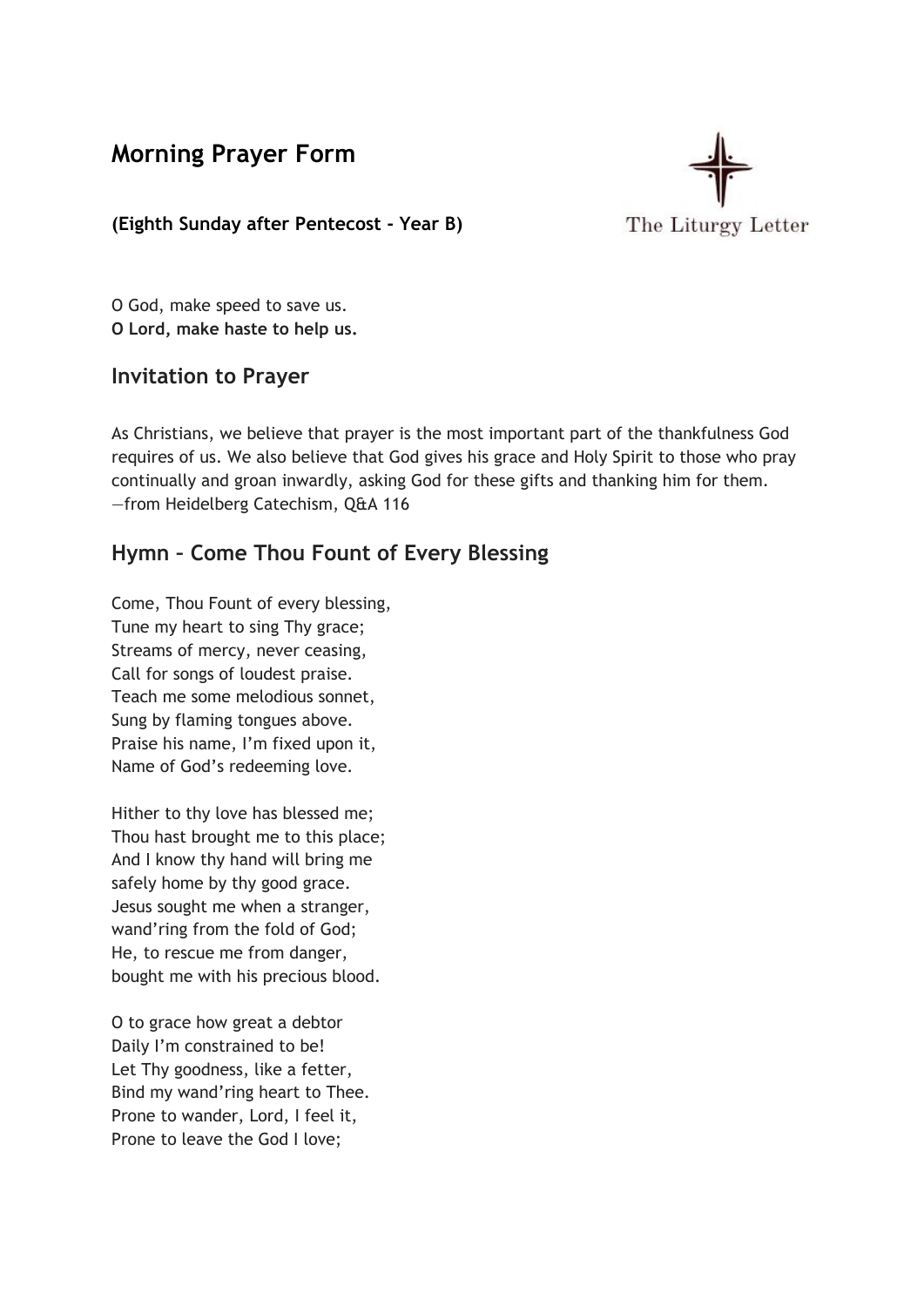Here's my heart, O take and seal it, Seal it for Thy courts above.

*Words by Robert Robinson, 1785 / Music by Asahel Nettleton, 1825*

## **Confession**

Let us confess our sins to God.

**Open my lips, O Lord, and my mouth shall proclaim your praise. Create in me a clean heart, O God, and renew a right spirit within me. Cast me not away from your presence and take not your holy Spirit from me. Give me the joy of your saving help again and sustain me with your bountiful Spirit. Amen. -from Psalm 51**

*:: Silence ::*

Happy are those whose transgression is forgiven, whose sin is covered. Happy are those to whom the LORD imputes no iniquity, and in whose spirit there is no deceit... I said, "I will confess my transgressions to the LORD," and you forgave the guilt of my sin. Therefore let all who are faithful offer prayer to you. —from Psalm 32

Lord, open our lips. **And our mouth shall proclaim your praise.** Hear our voice O Lord, according to your faithful love: **He has heard our voice and is faithful and just to cleanse us from all unrighteousness.** In Jesus Christ, we are forgiven. **Amen.**

## **Psalm 24 (NIV)**

*Of David. A Psalm.*

1 The earth is the Lord's, and everything in it, the world, and all who live in it; 2 for he founded it on the seas and established it on the waters.

3 Who may ascend the mountain of the Lord? Who may stand in his holy place?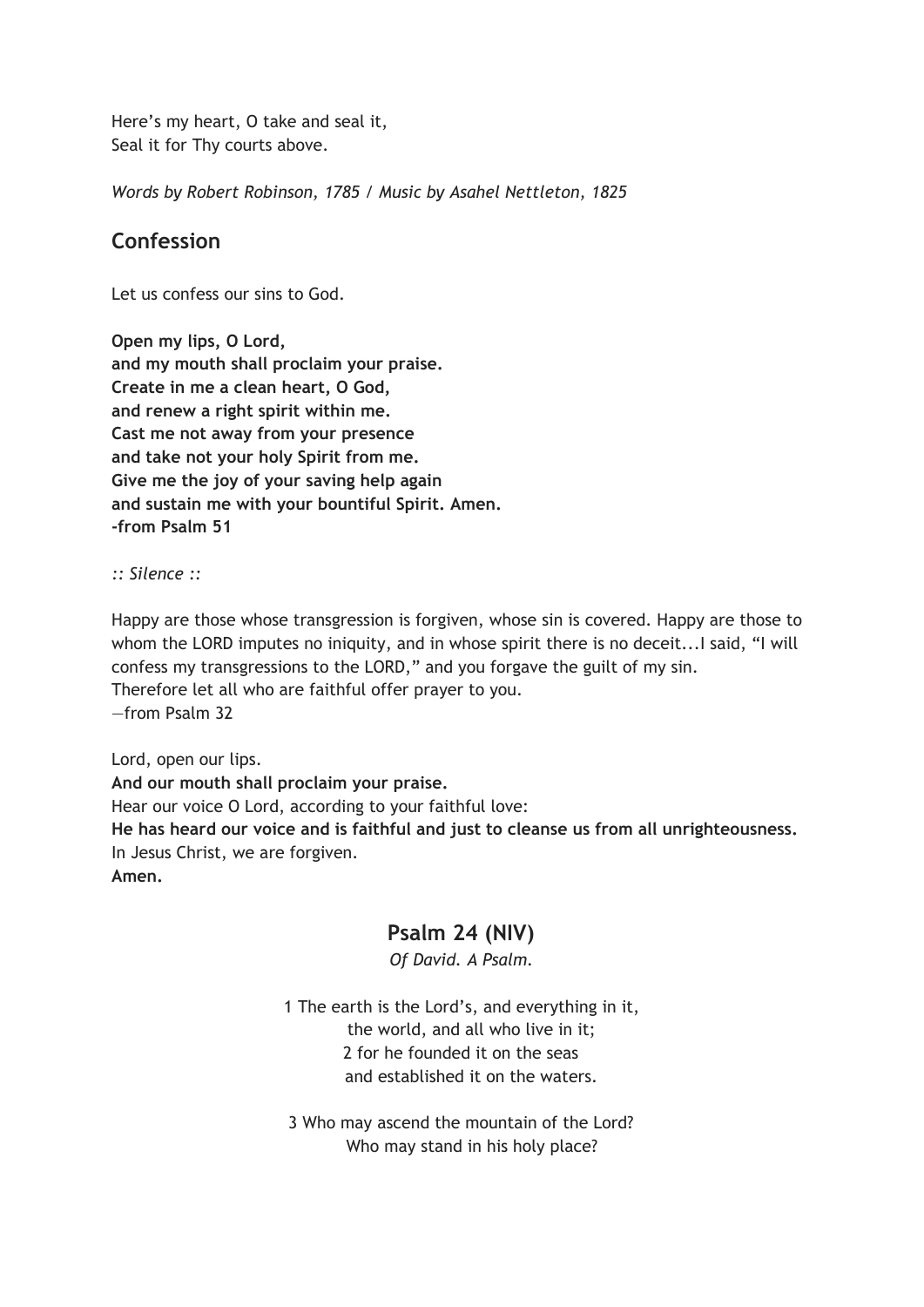4 The one who has clean hands and a pure heart, who does not trust in an idol or swear by a false god.

5 They will receive blessing from the Lord and vindication from God their Savior. 6 Such is the generation of those who seek him, who seek your face, God of Jacob.

> 7 Lift up your heads, you gates; be lifted up, you ancient doors, that the King of glory may come in. 8 Who is this King of glory? The Lord strong and mighty, the Lord mighty in battle. 9 Lift up your heads, you gates; lift them up, you ancient doors, that the King of glory may come in. 10 Who is he, this King of glory? The Lord Almighty he is the King of glory.

### **Gloria Patri**

**Glory to the Father, and to the Son, and to the Holy Spirit, as it was in the beginning, is now, and ever shall be, world without end, Amen.**

### **Scripture Readings**

**2 [Samuel](https://www.biblegateway.com/passage/?search=2+Samuel+6%3A1-5%2C+12b-19%3BEphesians+1%3A3-14%3BMark+6%3A14-29&version=NIV) 6:1-5, 12b-19 [Ephesians](https://www.biblegateway.com/passage/?search=2+Samuel+6%3A1-5%2C+12b-19%3BEphesians+1%3A3-14%3BMark+6%3A14-29&version=NIV) 1:3-14**

*(Please stand for the reading of the Gospel)*

**Mark [6:14-29](https://www.biblegateway.com/passage/?search=2+Samuel+6%3A1-5%2C+12b-19%3BEphesians+1%3A3-14%3BMark+6%3A14-29&version=NIV)** (A short silence is observed after the reading of the Gospel)

### **Profession of Faith (based on 1 Corinthians 15:3-7, Colossians 1:15-20)**

This is the good news that we have received, In which we stand, and by which we are saved:

**Christ died for our sins, was buried, was raised on the third day, And appeared first to the women, then to Peter and the Twelve,**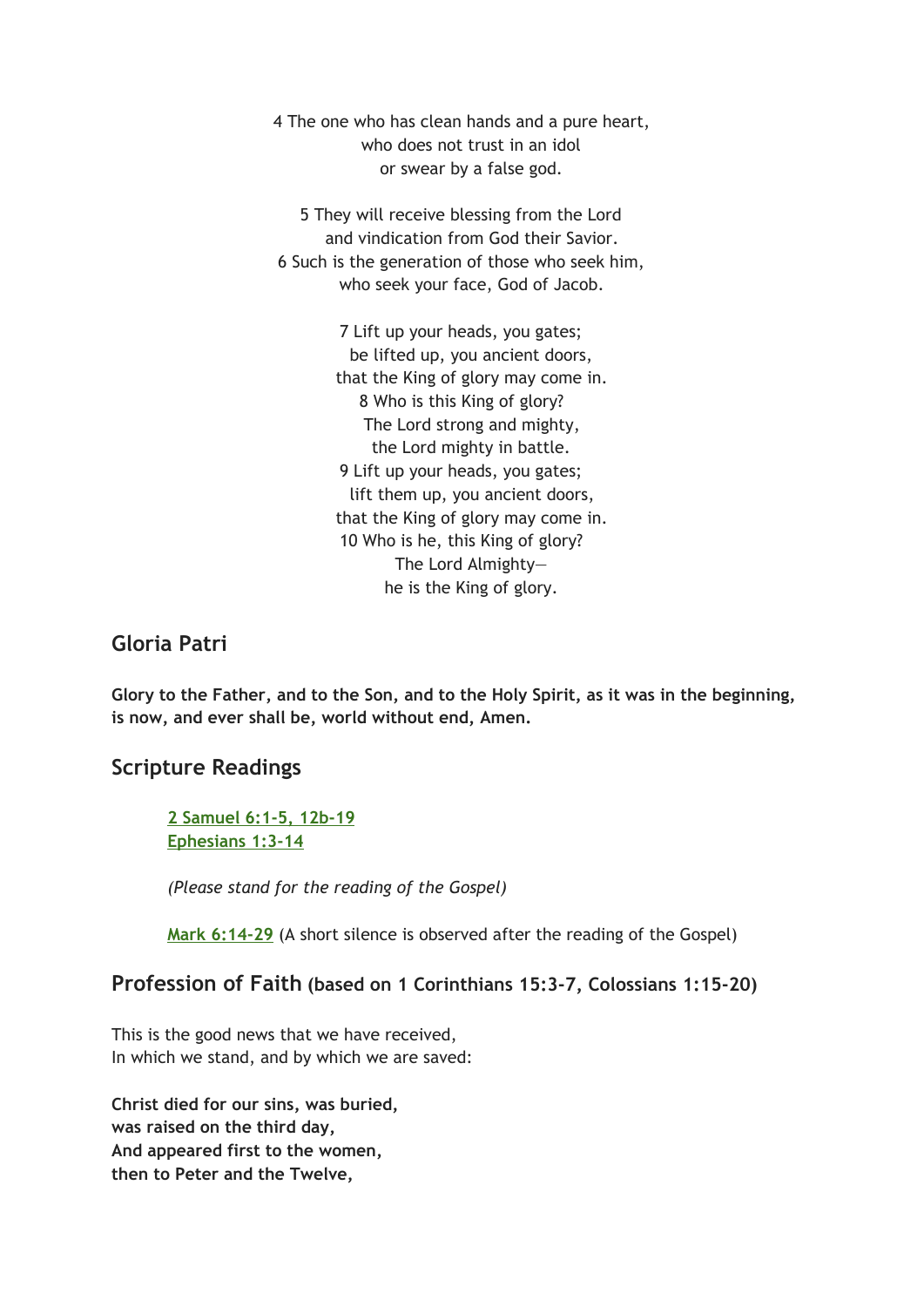**and then to many faithful witnesses. We believe Jesus is the Christ, the Anointed One of God, the firstborn of all creation, the firstborn from the dead, in whom the fullness of God was pleased to dwell by the power of the Spirit. Christ is the head of the body, the church, and by the blood of the cross reconciles all things to God. Amen.**

# **The Prayers of the People (Adapted from** *The Book of D aily Prayer***)**

Heavenly Father, you have called us to remember to pray for the Church and the world, and for the ongoing ministry of the gospel, that it may increase and make disciples of all nations. And so we pray:

For your Church in this place and around the world...

### *Intercessions are s aid*

For our nation's leaders, for the leaders of other nations, and for all in authority throughout the world, and in our own community.

#### *Intercessions are s aid*

For this place, for every city and community, and for those who live in them.

#### *Intercessions are s aid*

For the good earth which you have given and for the wisdom and will to conserve it as faithful stewards. For seasonable weather, and for an abundance of harvest.

#### *Intercessions are s aid*

For the weak, fatherless, poor, oppressed, and needy.

#### *Intercessions are s aid*

For friends, relatives, and neighbors, and for the day and its tasks, we pray:

#### *Intercessions are s aid*